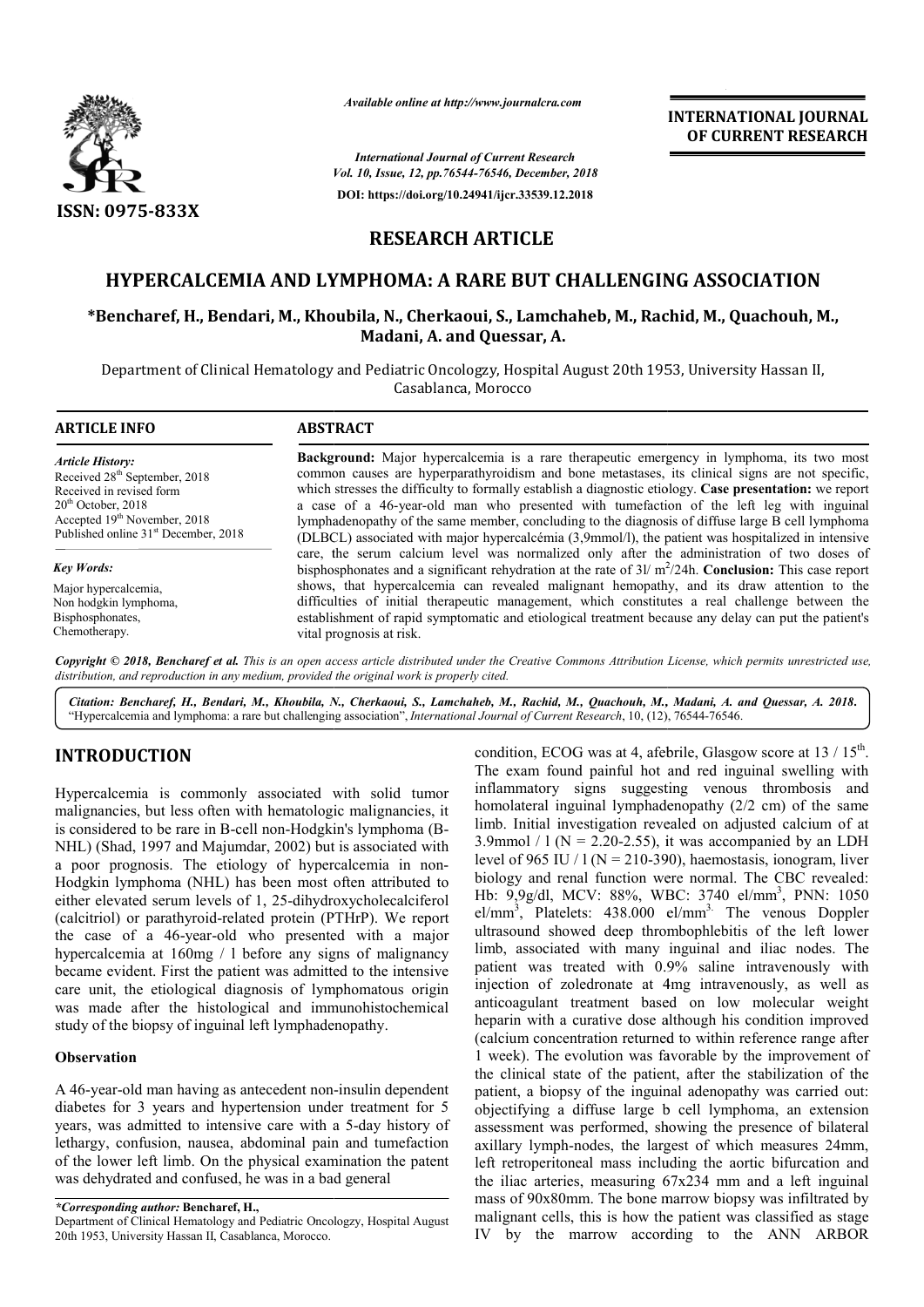classification with an International Prognostic Index at 4, the patient was classified as high risk group. Chemotherapy was started according to RCHOP protocol (Rituximab, Cyclophosphamid, Vincristine, Doxorubin and steroid), the patient received eight cures with complete remission midway through the treatment. Three months after the end of the chemotherapy, the patient presented a tumoral recovery with deterioration of the general state and reappearance of adenopathies. The positron emission tomography imaging revealed ever-evolving disease with hypermetabolic lymphnodes on both sides of diaphragm, hypermetabolic bilateral pulmonary lesions, muscular, subcutaneous, and bony secondary localizations (Fig1).



**Fig. 1. Hypermetabolic adenopathies above and below diaphragmatic and pulmonary lesions**

After a multidisciplinary meeting proposed second line therapeutic according to the R-DHAP protocol (Rituximab, Cisplatin, Aracytine, Dexamethasone) with intensification by autograft. The patient received 2 coures of RDHAP but the disease remained ever evolutive and the patient showed up 2 necrotic and purulent masses on the left thigh (20 cm for the first and 12 cm for the second) (Fig. 2).



**Fig.2. Two contiguous formations non-vascular at doppler heterogeneous and hypochecogene measuring 41.6x 25.5 mm and 53x 34mm associated with a large infiltration of the soft parts**

A third line treatment was proposed according to the R-ICE protocol (Rituximab, Ifosfamide, Carboplatine, Etoposide), the patient received a single course of treatment, the condition got worse by the appearance of multi-organ dysfunction and the patient died by the evolution of his illness.

### **DISCUSSION**

hypercalcemia is a therapeutic emergency, its prevalence varies between series 1.1 and 3.9% in the ambulatory population and between 0.2 and 2.9% in the hospital (Shallis et al., 2018 and Christensson, 1976). The most common etiologies of hypercalcemia are malignant hypercalcemia (MH) and primary hyperparathyroidism (PPH) with approximately 45% and 50% of cases respectively (Dent et al., 1987; Fisken, 1981 and Burckhardt et al., 1981). MH remains the leading cause of hypercalcemia in the hospital endangering the life of the patients; its incidence varies between 0.5 and 10.9% (Lamy, 2002). In haematological neoplasms it often occurs in the course of multiple myeloma (about 33% of cases) and is nearly always associated with extensive osteolytic skeletal involvement (Mundy, 1982 and Mundy, 1986). Only 1–2% of patients with lymphoma and leukaemia (Freina, 2007), develop this complication (except with adult T-cell leukaemia in which it is common). However, MH remains rare in B-cell non-Hodgkin's lymphoma (B-NHL) (Shad et al., 1997 and Majumdar, 2002), is observed in less than 15% of lymphomas (Mundy, 1982), but several individual case reports have appeared over the years (Firkin, 1996 and Lobato-Mendizabal, 1990) and is usually the translation of aggressive lymphoma and appears at an advanced stage of the oncological disease, it is recognized as an independent marker of increased mortality